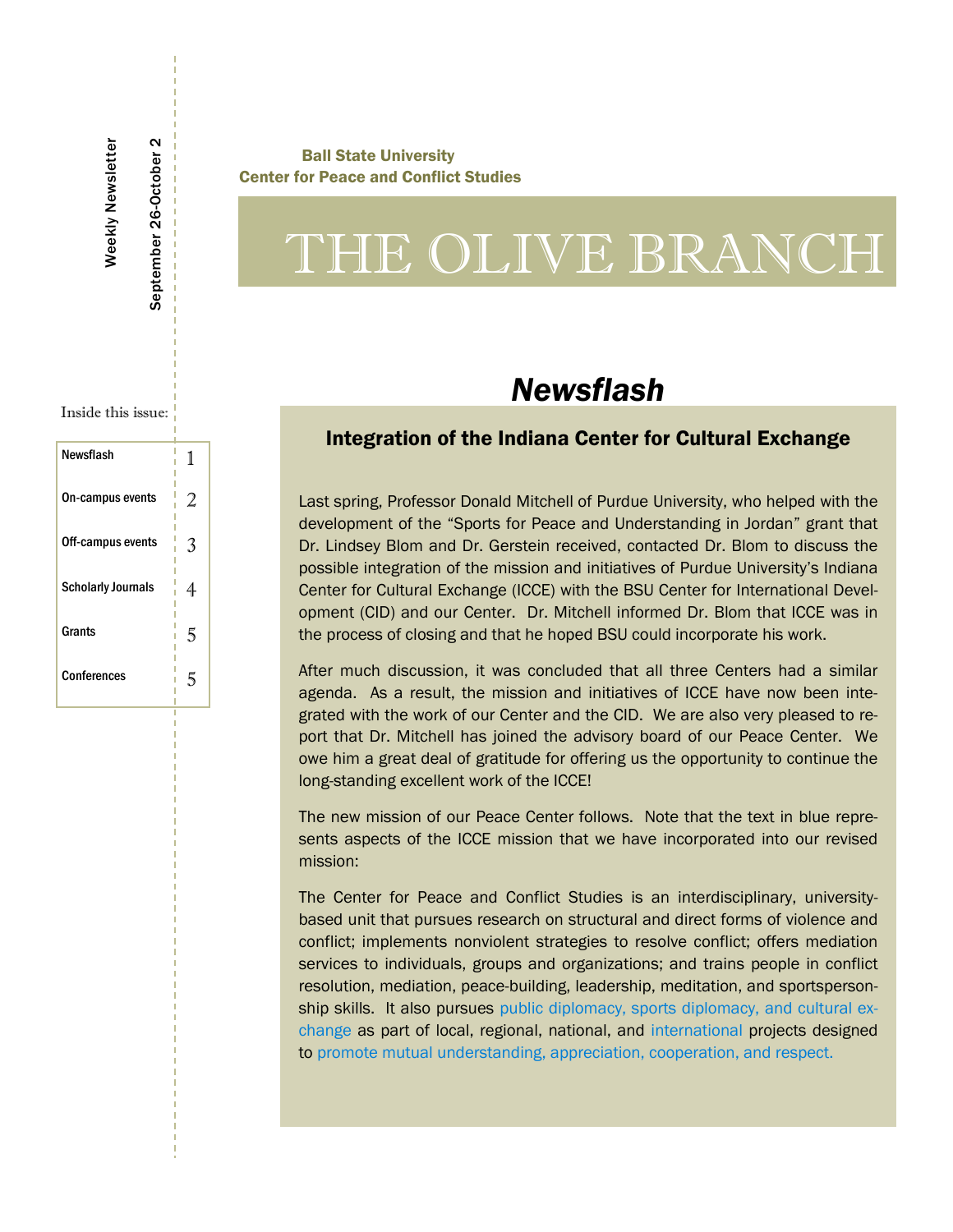

## On-Campus Events

### *Un Mundo Aparte*—Wednesday September 26, 7 PM

The Multicultural Center is celebrating Hispanic Heritage Month by showing the film *Un Mundo Aparte* for FREE at Pruis Hall. Bring your friends and popcorn!

## *Social Justice League—*Thursday September 27, 5:30-6:30 PM

The Ball State University Social Justice League seeks to change social institutions, political and economic systems, and governmental structures that perpetuate unfair practices in terms of accessibility, resource distribution, and human rights. Their meetings are held in the Peace Center every Thursday.

### *Dance Fest*—Saturday September 29, 7-9 PM

The Ball State Ballroom Dance League is hosting its first monthly social dance of the year. There will be a mini-lesson in hustle, as well as various different kinds of dance. Don't know ballroom? No problem! Just put on your dancing shoes and dance what you know. Admission for Ball State students and faculty is \$1, guests are \$2, and there will be plenty of snacks. The dance will be held in the Recreation Center room 212A.

### *"Point/Counterpoint"*—Monday October 1, 7:30-9:30 PM

Robert Gibbs, White House Press Secretary, 2009-2011, and longtime Adviser to President Barack Obama and Liz Cheney: Counselor to President George W. Bush, 2001-2002 will participate in a point counter point session addressing the most pressing economic and political issues of the day. No registration is required. This event is FREE at Emens Auditorium.

### *International Conversation Hour—*Tuesday October 2, 6-7:30 PM

This program facilitates interactions between international and domestic students. It is a great way for Ball State students to get an immersive and cultural experience without studying abroad, and is also helpful for international students to practice English and learn about US culture. Meetings are held in room 301 of the Student Center.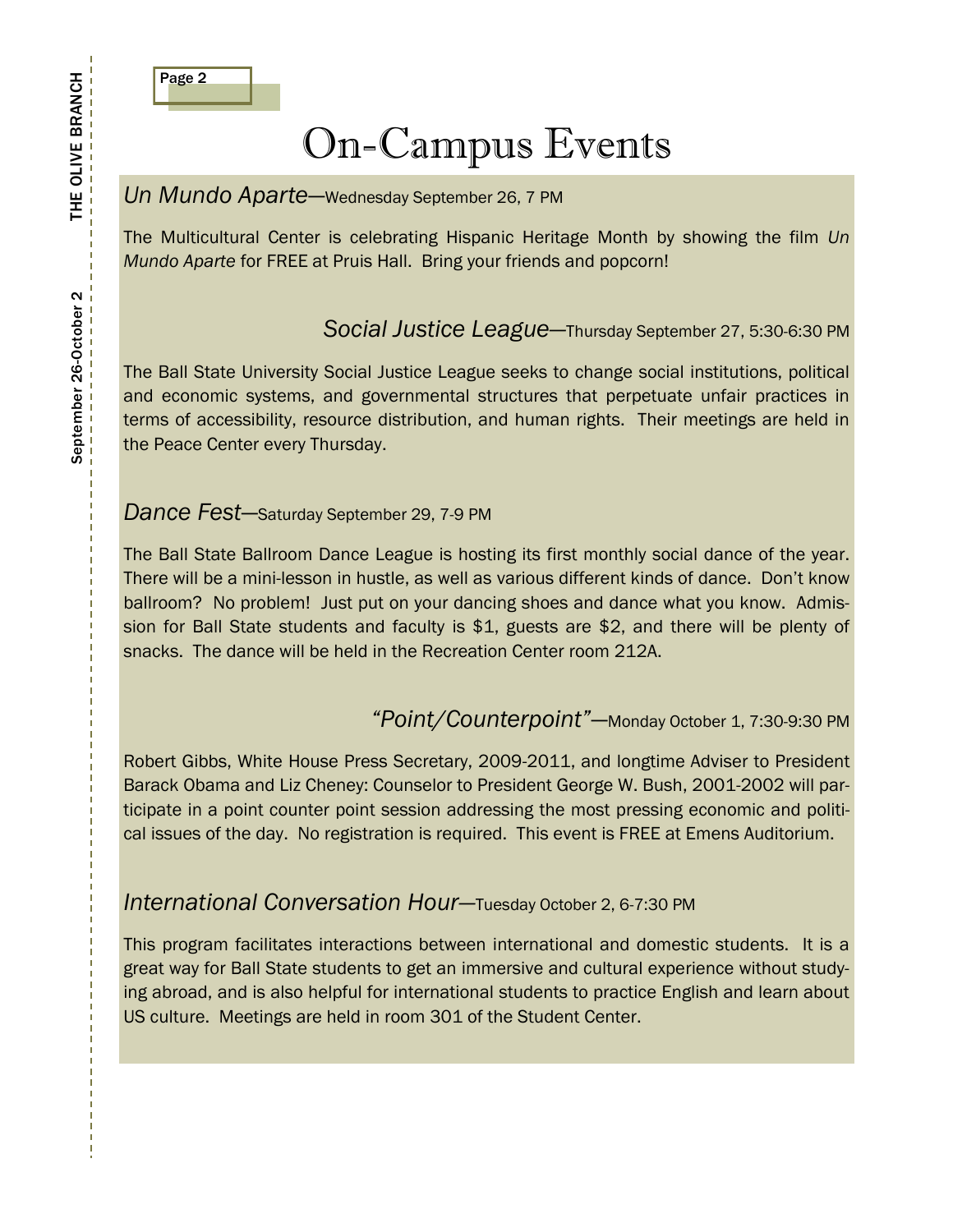

## Off-Campus Events

## *Muncie Stand Down—*Friday September 28, 11 AM-2 PM

The Muncie Stand Down, in memory of Mary Ann Estep, is an event that provides free items and services to veterans, homeless and near homeless in the Delaware County area. There will be free clothing, blankets, comfort items, food, haircuts, dental check ups and medical check ups. Agencies involved include VA Northern Indiana Health Care System, Work One, Christian Ministries, American Red Cross and Salvation Army. Lunch is provided. For more information please contact the Muncie Mission.

## *A World of Difference—*Saturday September 29, 8 AM-3 PM

The Lafayette Square Area Coalition is hosting the 5th World of Difference International Parade celebration. This event includes an international parade, informational fair, restaurant taste event and performances. More than 40 various cultural organizations and elected officials will participate in this parade. The parade will be in Downtown Indianapolis. To volunteer, please visit www.lsacoalition.org.

### *Latino Festival of the Arts*—Saturday September 29, 11 AM-4PM

This one day program will take place during Hispanic Heritage Month and showcase the best in Latino music and culture. The day will include cultural performances, live music, a salsa dance lesson, organizational booths, games and family arts and crafts. The event will be held at the Indiana State Museum and admission is free.

### *Friends of Poor Walk/Run—*Saturday September 29, 12-3 PM

The Anderson Conference: Good Shepherd will host the Fifth Annual Friends of Poor Walk/ Run. The walk/run begins at Highland Junior High School in Anderson. Registration begins at 10:30 AM. The national walk began in 2008 to celebrate the 175th anniversary of the society of St. Vincent de Paul, which believes that spiritual growth comes through acts of charity. Walkers are to bring a non-perishable food item. Contact Cheryl Hanlon at chanlon399@gmail.com for more information.

### *Ante Up For Hope*—Saturday September 29, 7-9 PM

The 3rd Annual Community Hope Banquet is Casino Style this year with Ante Up for Hope. It will be held at Cornerstone Center for the Arts in Muncie. Cost is \$50 per person or \$400 for a group of 10. All proceeds will benefit Cancer Services of ECI-Little Red Door. For more information visit www.littlereddooreci.org.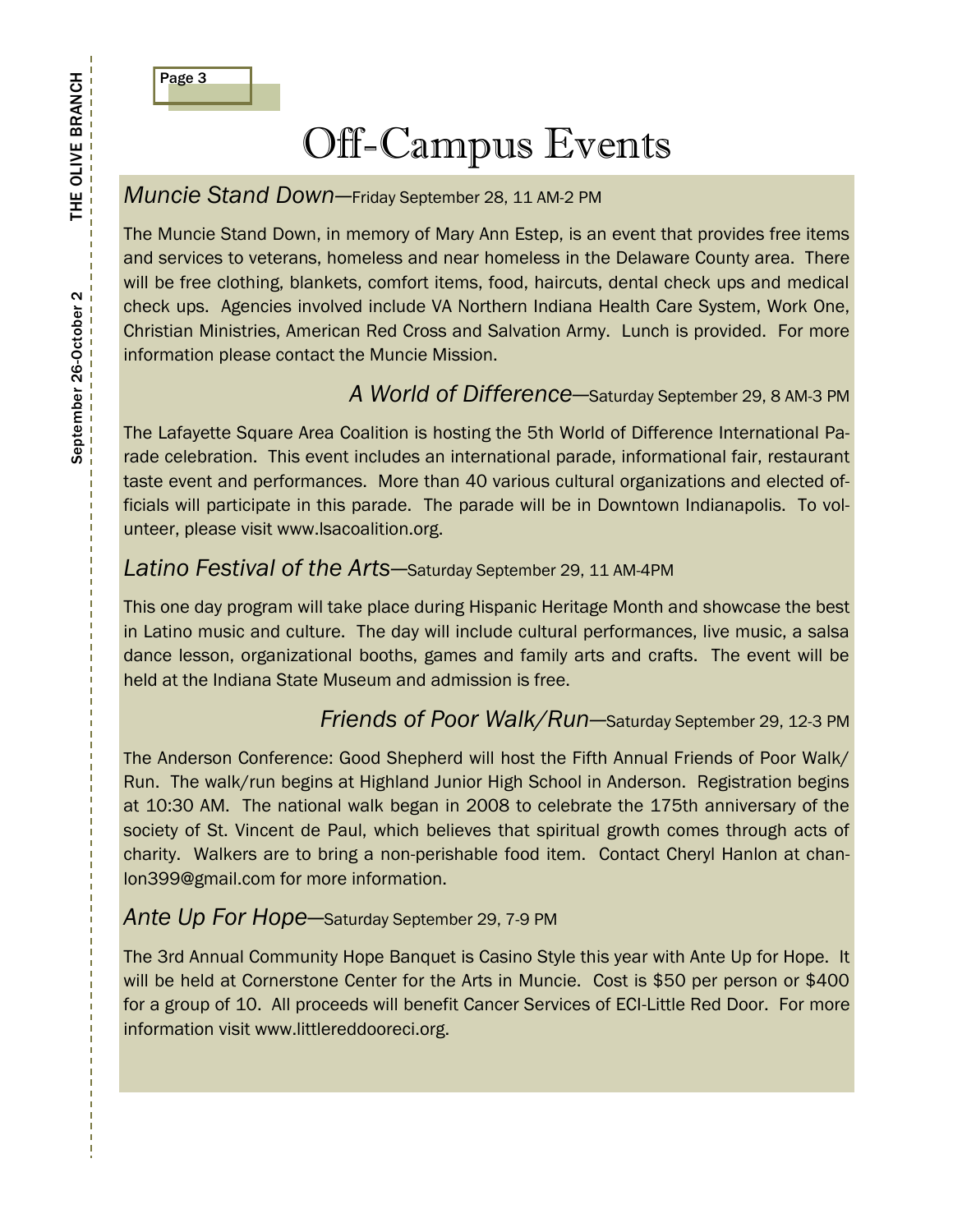

## Scholarly Journals Psychology and Peace

## *Peace and Conflict: Journal of Peace Psychology*

This journal welcomes scholarly manuscripts that examine peace, conflict, and their interaction at all levels of analysis, from interpersonal to community, regional, national, and international issues. The journal publishes empirical, theoretical, clinical, and historical papers and book reviews on emerging and enduring issues of interest to researchers, practitioners, policy makers, and educators. International in scope, the journal welcomes manuscripts from psychologists and scholars in kindred disciplines throughout the world.

www.apa.org/pubs/journals/pac/

## *Journal of Social Issues*

This is the flagship journal of the Society for the Psychological Study of Social Issues. The goal of the JSI is to communicate scientific findings and interpretations relevant to pressing social issues in a non-technical manner but without the sacrifice of professional standards. Each issue of JSI is organized around an integral theme. Issues of the Journal are proposed and developed by social researchers, who sere as issue editors under the direction of the JSI board. JSI does not publish unsolicited manuscripts or book reviews.

www.spssi.org/index.cfm?fuseaction-Page.viewPage&pageId=950&parentID=476

## *Journal of Positive Psychology*

This journal provides an interdisciplinary and international forum for the science and application of positive psychology. The journal is devoted to basic research and professional application on states of optimal human functioning and fulfillment, and the facilitation and promotion of well-being. Topics appropriate for the journal include original research on human strengths and virtues, personal and social well-being, as well as applications to psychotherapy and counseling.

www.psypress.com/journals/details/1743-9760/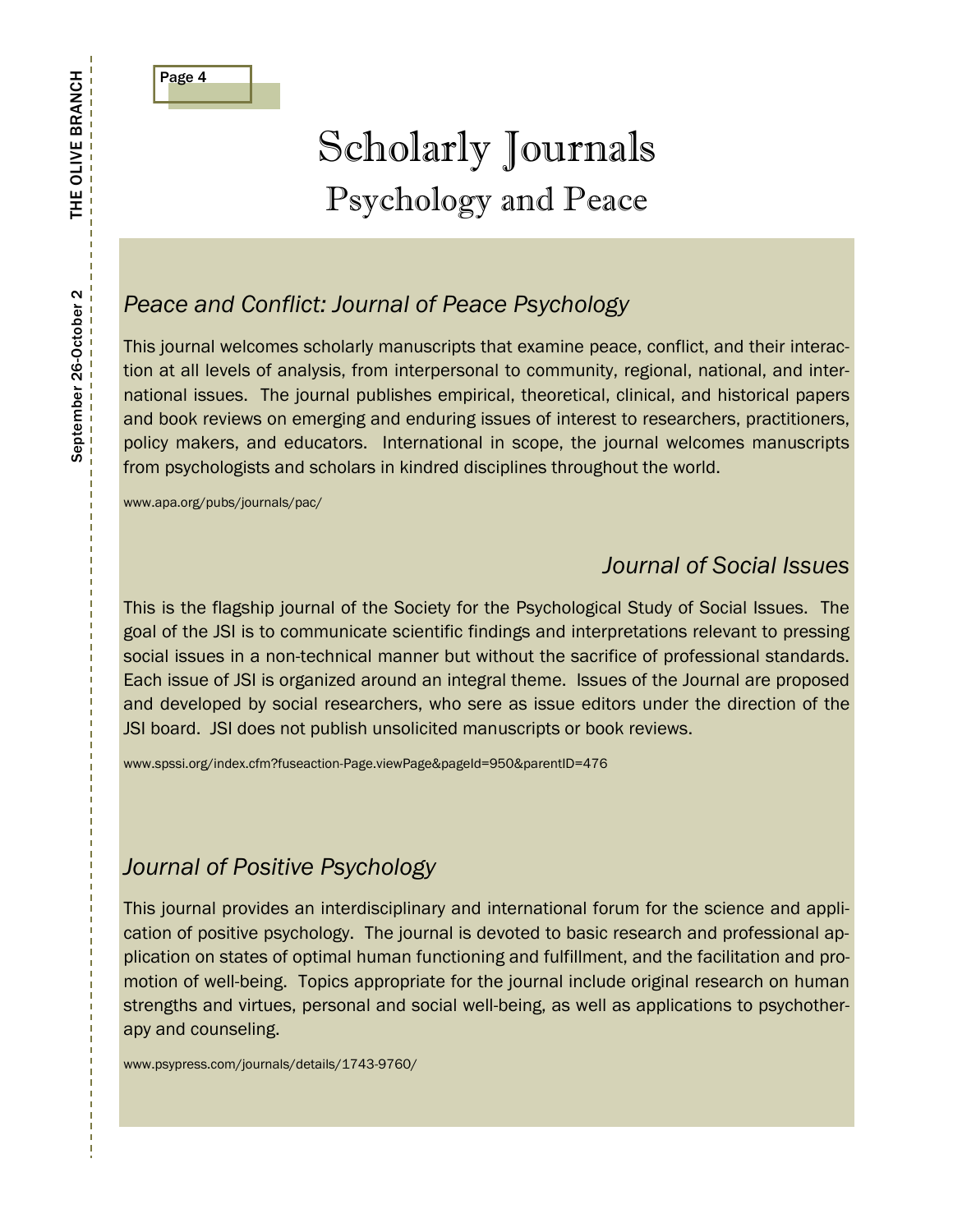

## Grants and Fellowships

#### *SIA Foundation—*deadline: September 30

The SIA Foundation, Inc. is committed to giving \$1,000-\$10,000 to qualifying organizations or entities within Indiana that will improve the quality of life and help meet the needs of the residents of the State of Indiana. This is an organization-only grant. Visit www.siafoundation.org/guide/ guide.htm for more information.

### *The American Councils Research Scholar Program*—deadline: October 1

The U.S. Department of State's Program for Research Training on Eastern Europe and the Independent States of the Former Soviet Union provides full support (\$5,000-\$25,000) for graduate students and faculty to conduct in-country research from three to nine months in Central Asia, Moldova, Russia, the South Caucasus, Southeast Europe and Ukraine. Visit http:// researchfellowships.americancouncils.org/researchscholar for more information.

#### *Sasakawa Peace Foundation Grants—*deadline: October 31

SPF provides grants between \$20,000 and \$100,000 for projects that are intended to help resolve common challenges facing Japan in its relations with other countries, but that are difficult for the state or businesses to undertake. Visit www.spf.org/e/grants for more information.

## Conferences

## *Peace and Justice Studies Association 2012 Conference: "Anticipating Climate Disruption: Sustaining Justice, Greening Peace"*

This conference is open to students and educators interested in climate change. It will be held October 4-6 at Tufts University in Massachusetts. Visit www.peacejusticestudies.org/conference for more information.

### *9th Annual HAC Conference, From Peace to Justice 2012*

This conference is for anyone who is involved in a human rights organization. It will be held October 12-13 in The Hague, Netherlands by the International Institute of Social Studies. For more information, visit www.haguejusticeportal.net/index.php?id=13043.

#### *Ahimsa (Nonviolence) and Sustainable Happiness Conference*

This conference is aimed at those who wish to expand their knowledge of nonviolence and happiness. It will be held November 2-4 in Pomona, California. For more information, please contact Dr. Tara Sethia at tsethia@csupomona.edu or visit www.csupomona.edu/~ahimsacenter/ conference\_2012\_callforproposals.shtml.